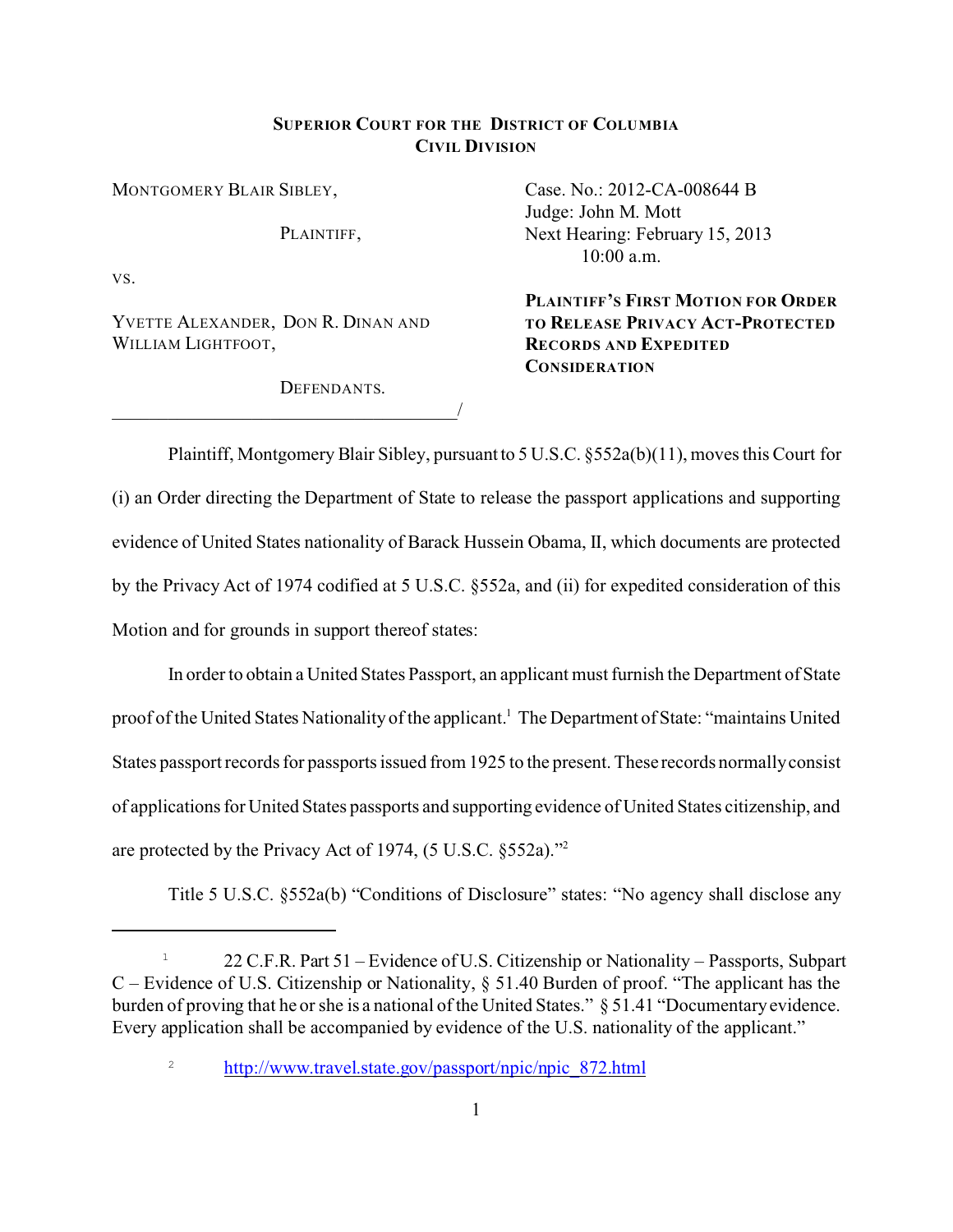record which is contained in a system of records by any means of communication to any person, or to another agency, except pursuant to a written request by, or with the prior written consent of, the individual to whom the record pertains, unless disclosure of the record would be . . . (11) pursuant to the order of a court of competent jurisdiction."

Unlike similar provisions in other federal confidentiality statutes, *see, e.g.*, 42 U.S.C. §290dd-2 (listing "good cause" factors to be weighed by court in evaluating applications for orders permitting disclosure of records pertaining to substance abuse), subsection  $\S 552a(b)(11)$  contains no standard governing the issuance of an order authorizing the disclosure of otherwise protected Privacy Act information. As the Privacy Act does not itself create a qualified discovery "privilege," a showing of "need" is not a prerequisite to initiating discovery of protected records. In *Laxalt v. McClatchy*, 809 F.2d 885 (D.C. Cir. 1987) the Court held:

> The Privacy Act, however, does not create a qualified discovery privilege as that concept is generally understood, and we find no basis in the statute or its legislative history for inferring one. Nor does the Act create any other kind of privilege or bar that requires a party to show actual need as a prerequisite to invoking discovery. Rather, the plain language of the statute permits disclosure "pursuant to the order of a court of competent jurisdiction." 5 U.S.C. § 552a(b)(11) (1982). Neither the statute nor anything in its legislative history specifies the standards for issuance of such a court order. We therefore find no basis for inferring that the statute replaces the usual discovery standards of the FRCP – in particular, Rules 26 and  $45(b)$  -- with a different and higher standard.

*Id.* at 888-90.

In providing direction to the lower courts on handling  $\S 552a(b)(11)$  requests, the Court went on to state: "Procedurally, then, when the District Court considers a request for a Privacy Act order in the discovery context it must consider the use of protective orders and the possibility of *in camera*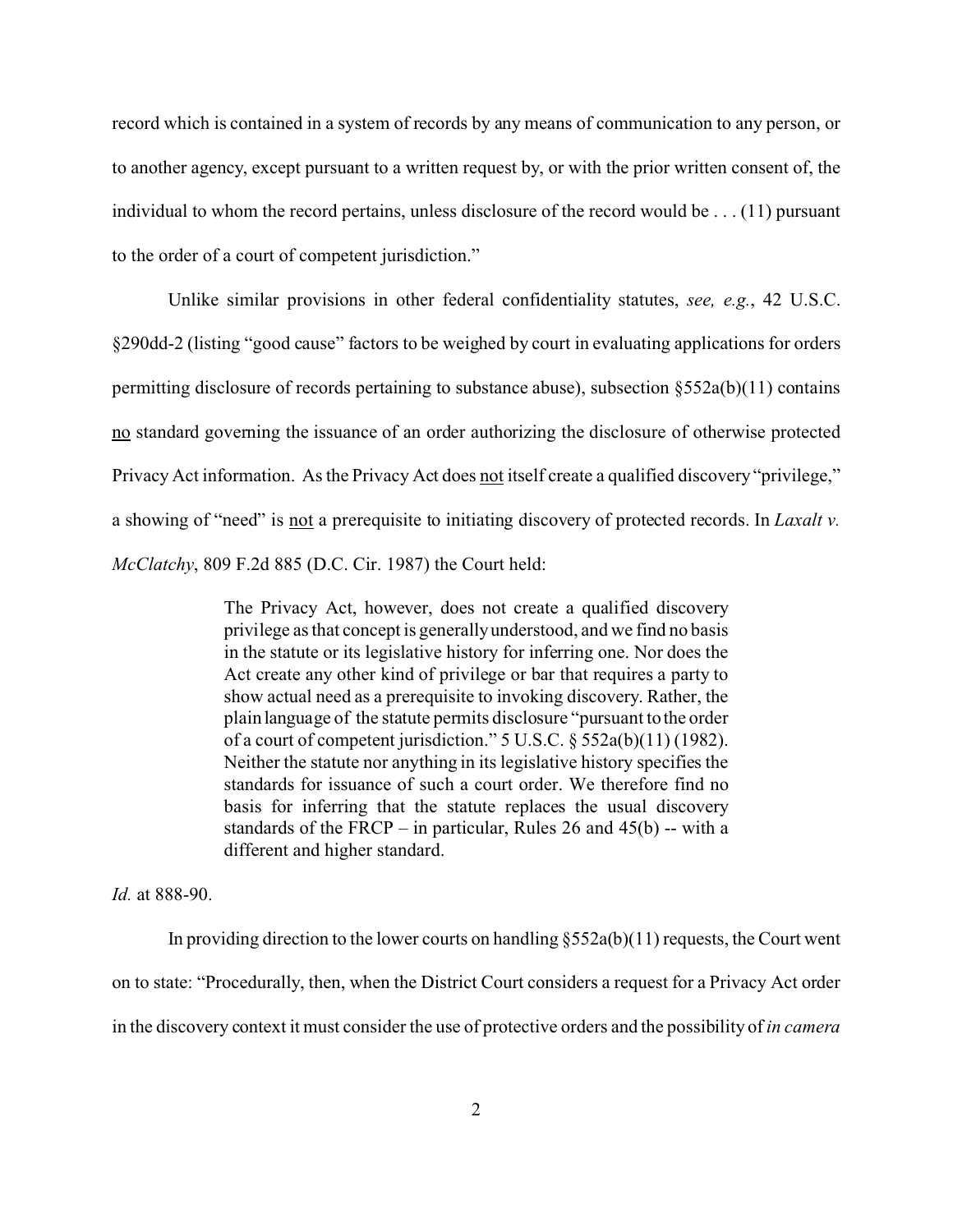inspection. It should also consider, in its discretion, the wisdom of notifying the affected parties. . . [T]he broad authority of the District Court in supervising discovery surely affords it the discretion to give such notice itself and ask the affected parties to appear." *Id.* at 890. Thus *Laxalt v. McClatchy* established that the only test for discovery of Privacy Act-protected records is "relevance" under Rule 26(b)(1) of the Federal Rules of Civil Procedure. *Id.* at 888-90.

Here, the "relevance" under Rule 26(b)(1) of the Passport application materials of Barack Hussein Obama, II, are manifest as such records will reveal the "evidence of the U.S. nationality" of Barack Hussein Obama, II. That "evidence" will address the seminal question of whether Barack Hussein Obama, II, is indeed a "natural born Citizen" eligible – under Article II, §1, clause 5 of the United States Constitution – to be President. Upon such determination of ineligibility, the Defendants will be legally barred from casting their Twelfth Amendment votes for Barack Hussein Obama, II.

WHEREFORE, Plaintiff respectfully requests an order from this Court pursuant to 5 U.S.C. §552a(b)(11) directing the Department of State to release to Plaintiff the applications for United States passports and supporting evidence of United States nationality of Barack Hussein Obama, II. Given that the Twelfth Amendment votes is a few days away and is due to be counted on January 6, 2013, Plaintiff respectfully requests expedited resolution of this Motion.

3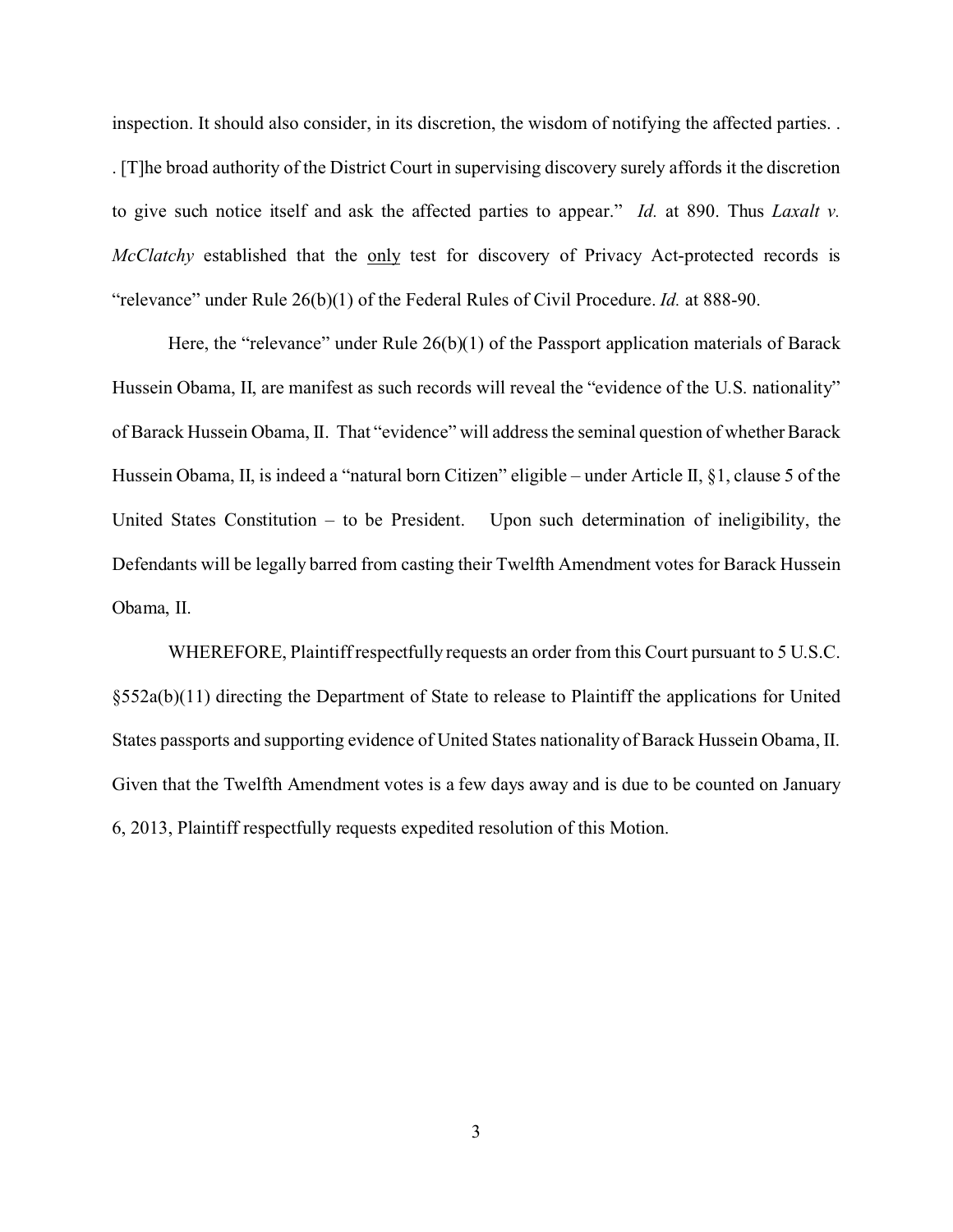### **RULE 12.I(A) STATEMENT**

The undersignedhas consultedwithDefendants' counsel who has indicated that he **does/does not** oppose the relief requested herein.

#### **CERTIFICATE OF SERVICE**

I HEREBY CERTIFY that a true and accurate copy of the foregoing was served by U.S. Postal Service first class mail this December 3, 2012, on Andrew J. Saindon, Assistant Attorney General, Equity Section, 441 Fourth Street, N.W., 6th Floor South, Washington, D.C. 20001, Telephone: (202) 724-6643, Facsimile: (202) 730-1470, E-mail: [andy.saindon@dc.gov.](mailto:andy.saindon@dc.gov.)

# **MONTGOMERY BLAIR SIBLEY PLAINTIFF**

4000 Massachusetts Ave, NW, #1518 Washington, D.C. 20016 Voice/Fax: 202-478-0371

By: \_\_\_\_\_\_\_\_\_\_\_\_\_\_\_\_\_\_\_\_\_\_\_\_\_\_

Montgomery Blair Sibley